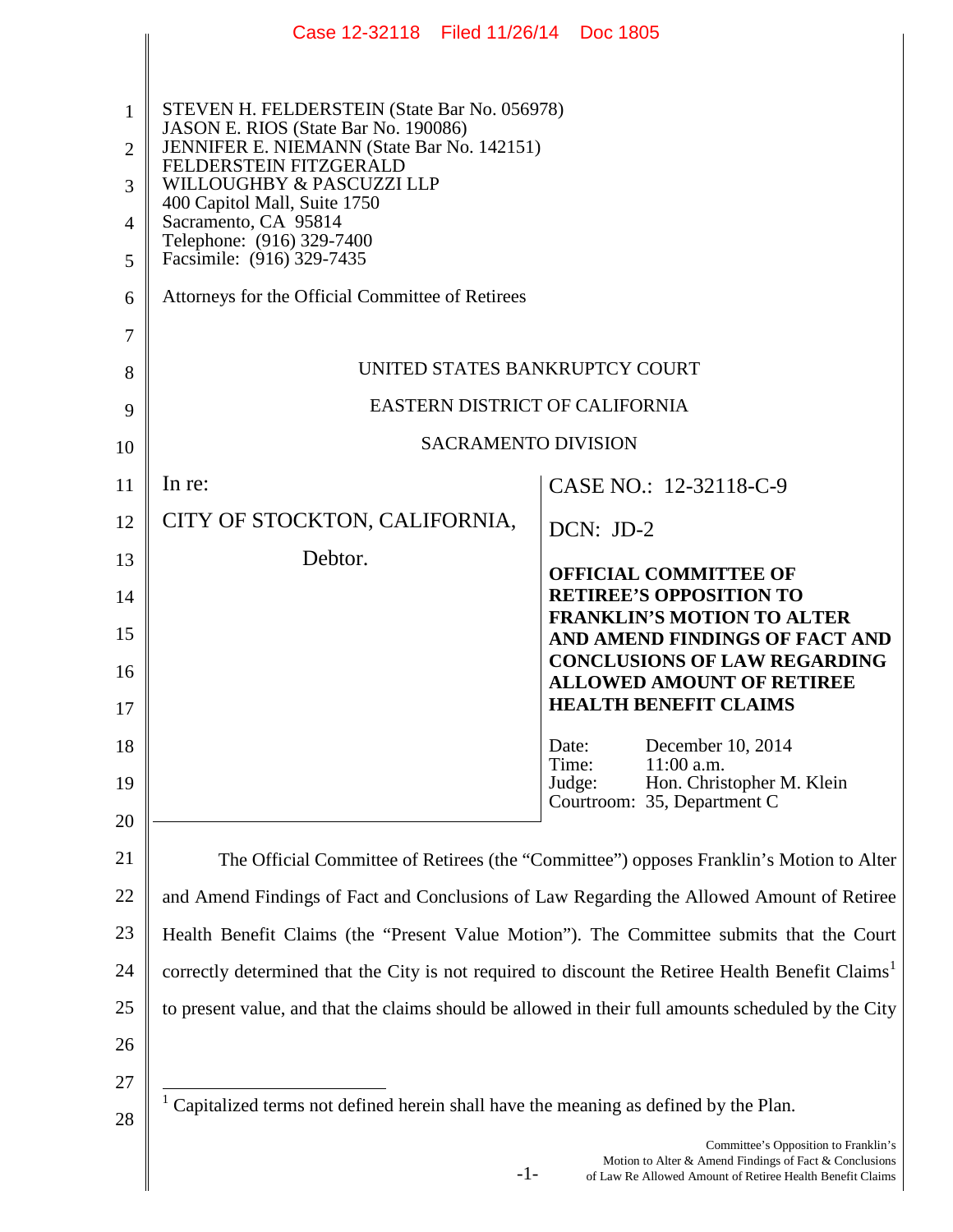as undisputed and totaling \$545,940,194.74. See Amended List of Creditors and Claims filed October 16, 2013, Dkt. No. 1150.

3 4 5 6 7 8 9 As explained below, the Bankruptcy Code does not require discounting of unsecured claims to present value to determine the allowed amount of the claim and imposing such a discount on Retiree Health Benefit Claims would unfairly discriminate against the Retiree Health Benefit Claimants, since it has not been applied to other creditors. Indeed, Franklin's own claim was not discounted to present value.<sup>2</sup> The Committee further submits that any ruling on the present value issue should not change the relative amounts of the Retiree Health Benefit Claims or the relative distributions to Retiree Health Benefit Claimants.

10

11

1

2

### **I. Retiree Health Benefit Claims Were Not Inflated as Part of the Retirees Settlement**.

12 13 14 15 16 17 18 19 20 21 22 Franklin begins its argument with the incorrect assertion that the City agreed to allow the Retiree Health Benefit Claims in an aggregate amount of \$545 million pursuant to the Retirees Settlement. (Present Value Motion, p. 4:14-15). This simply is not accurate. The Retirees Settlement did not determine the amount of any individual claim or the aggregate amount of the Retiree Health Benefit Claims. This was made clear in the evidence cited by Franklin in its Motion. See e.g. Exhibit B to Franklin's Motion, 5/13/14 Tr. (Goodrich) at 144:18-145:12 (where Ms. Goodrich explains that the Retiree Health Benefit Claims were not negotiated, the number represents the amount of the claims as calculated by the City's actuaries as the actual amount of the claims); Deposition Testimony of Dwane Milnes at fn. 15 of the Motion (where Mr. Milnes explains that the Retirees Settlement was not tied to the amount of the Retiree Health Benefit Claims); and Trial Exhibit 2044, which sets forth the terms of the Retiree Settlement. Thus, contrary to Franklin's assertion, the amounts of the Retiree Health Benefit Claims

- 23
- 24 25
- 26 27  $2$  The Committee acknowledges Franklin's assertion that it has excluded post-petition interest

improperly inflated as part of the Retirees Settlement.

from its claim. But, as explained below, that interest is excluded from Franklin's claim by the Bankruptcy Code and does not constitute discounting of Franklin's claim for present value.

-2-

were independently calculated by the City's actuaries as the actual amount of the claims, and not

Committee's Opposition to Franklin's Motion to Alter & Amend Findings of Fact & Conclusions of Law Re Allowed Amount of Retiree Health Benefit Claims

28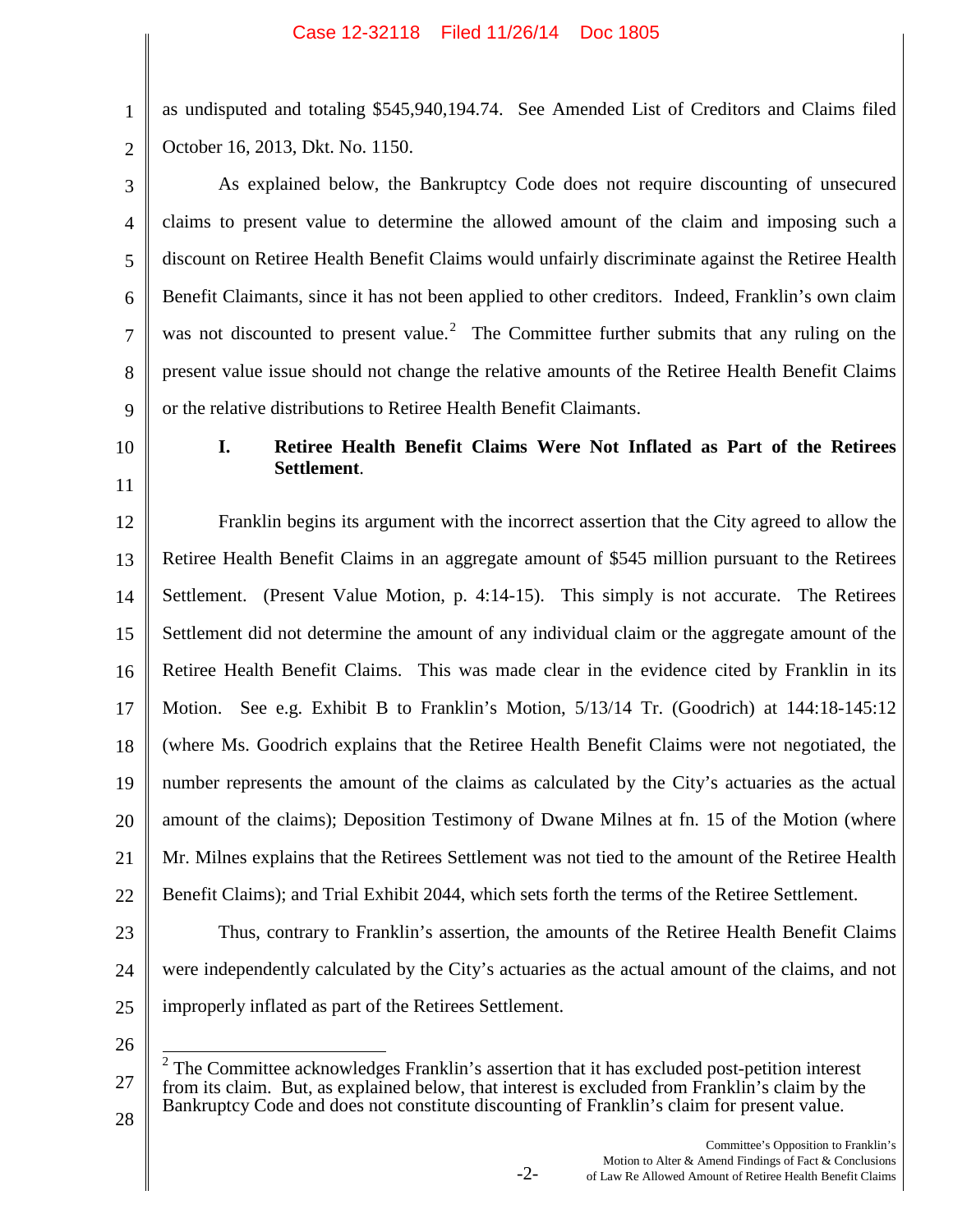1 2

## **II. The Bankruptcy Code Does Not Require Discounting of the Retiree Health Benefit Claims to Present Value**.

3 4 5 6 7 8 9 10 11 12 13 As explained by the Committee in its pretrial brief in support of confirmation<sup>3</sup>, the Retiree Health Benefit Claims, scheduled as undisputed, should be allowed as scheduled without any discounting to present value. Bankruptcy Code Section 502(b) provides for allowance of objected claims after notice and hearing in "the amount of such claim in lawful currency of the United States as of the filing date of the petition", subject to certain exceptions set forth in Section 502(b)(1) through (9). As explained in *In re Oakwood Homes Corp*., 449 F.3d 588, 597 (3d Cir. 2006), "amount" means the accelerated amount of the claim as of the petition date without discounting to present value. In *In re Oakwood Homes*, the Court of Appeals upheld the objections of an indenture trustee for a group of bondholders to the discounting of the bondholders' claims to present value and held that the bondholders' claims should be allowed in the full accelerated amount of their claims.

14 15 16 17 18 19 20 21 22 23 24 25 26 Of course, as explained in *In re Oakwood*, the Bankruptcy Code does provide for discounting to present value in certain circumstances. For example, when determining the "value" of claims or payments on allowed claims, as opposed to the "allowance" of claims, the Bankruptcy Code calls for a present value determination. *Id*., *See e.g*. 11 U.S.C. §§ 1129(a)(7), (9), and (15); 1129(b)(2); 1173(a)(2); 1225(a)(4) and (5); 1325(a)(4) and (5); 1328(b)(2). The application of present value to determine "value" has long been established in the application of these sections. For example, when an undersecured creditor makes an 1111(b) election, the total *payments* required on account of the creditor's "allowed" claim must have a "value" of at least the present value of the creditor's interest in the collateral. *See In re Weinstein*, 227 B.R. 284, 294 (B.A.P.  $9<sup>th</sup>$  Cir. 1998). Another instance where the Bankruptcy Code provides an exception to the general standard for acceleration of debt when allowing claims lies in the express exceptions set forth in  $502(b)(1)$  through (9). For example, Section  $502(b)(6)$  calculates a claim for damages resulting from termination of a real property lease "without acceleration", and

 $3$  See Official Committee of Retiree's Memorandum in Support of Confirmation of the City of Stockton's First Amended Plan of Adjustment filed March 3, 2014, Dkt. No. 1304.

27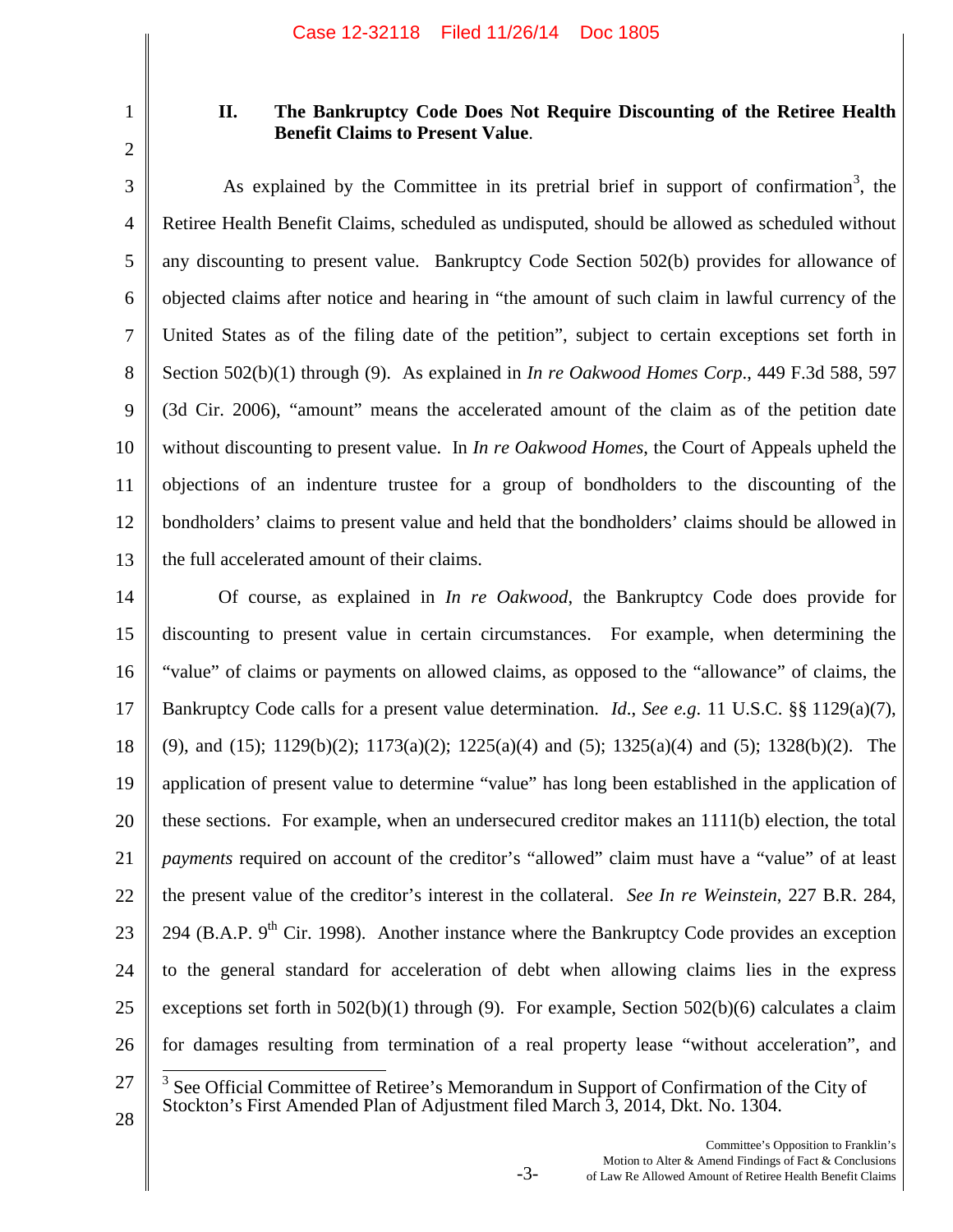#### Case 12-32118 Filed 11/26/14 Doc 1805

1

2

3

4

5

6

502(b)(7) provides for calculation of certain claims arising from termination of an employment contract "without acceleration." Thus, the Bankruptcy Code expressly provides for present valuation where that discount is required (i.e. in the Sections providing for determination of "value") and for exceptions to the general rule of acceleration of the debt (i.e. in the exceptions within Section 502(b)) but no such provision is made requiring discounting to present value for determining the allowed amount of claims generally, including the Retiree Health Benefit Claims.

7 8 9 10 11 12 13 14 15 16 17 18 19 20 21 22 23 24 The Court should also consider that Franklin's own general unsecured claim for \$32,551,625.93 has not been discounted to present value. Franklin incorrectly attempts to assert that its claim was discounted to present value by noting that the claim does not include postpetition interest. (Present Value Motion at p. 11:6-10). However, that assertion is misleading since it incorrectly equates the Bankruptcy Code's exclusion of unmatured interest from the amount of a claim with the discounting a claim to present value. As the Court well knows, Bankruptcy Code Section 502(b)(2) expressly excludes unmatured interest from the allowed amount of Franklin's claim, so it should not be included in the amount of the claim before discounting to present value. And, in any event, the exclusion of contractually agreed interest is not the same as discounting to present value. Thus, Franklin is asserting that its unsecured claimshould be allowed at \$32,551,625.93 without discounting to present value but Franklin wants the discounts applied to the Retiree Health Benefit Claims.. Thus, Franklin is asking the Court to apply a double standard that would allow Franklin to have the full amount of its claim (subject to the express limitations on unmatured interest in the Bankruptcy Code) without any discounting to present value but that the Retiree Health Benefit Claims should be reduced by present value. Franklin's attempt to stretch the Bankruptcy Code's disallowance of unmatured interest into a discriminatory present valuation requirement for only Retiree Health Benefit Claims should be denied.

25 26 27 28 Indeed, if Retiree Health Benefit Claims must be discounted to present value, then all claims must be discounted to present value, which would render meaningless the Bankruptcy Code's express provisions regarding the value of a claim and the exceptions included within Section 502(b). It would also result in a double discounting of claims, since claims would be

-4-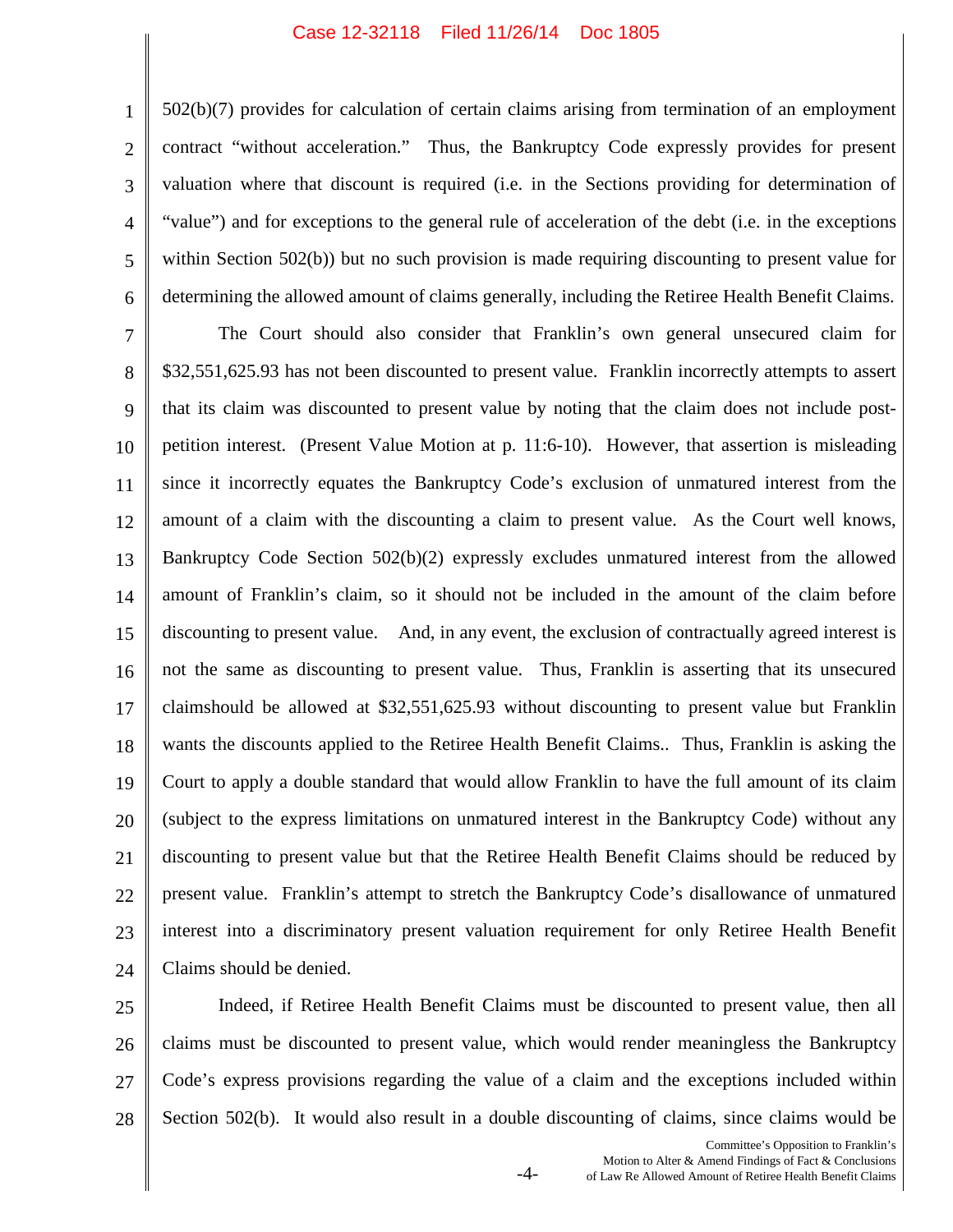#### Case 12-32118 Filed 11/26/14 Doc 1805

1 2 3 4 5 6 discounted to present value for allowance and then discounted to present value again when the code sections requiring valuation of payments (as discussed above) on account of the allowed claim are applied. Accordingly, Franklin Fund's suggestion that Retiree Health Benefit Claims must be discounted to present value improperly expands the exceptions of Section 502(b), ignores the Code's distinction between allowance and valuation and improperly deflates the value of Retiree Health Benefit Claims.

7 8 9 10 11 12 13 14 15 16 17 18 19 The Committee acknowledges, as it did in its earlier briefing that *In re Oakwood*, involved an interest-bearing claim, which Franklin attempts to distinguish from the Retiree Health Benefit Claims. But as explained above, there is no reason to treat the Retiree Health Benefit Claims differently. As recently explained by the Bankruptcy Court in *In re Gretag Imaging,* 485 B.R. 39, 46 (Bankr. D. Mass. 2013), allowance of non-interest bearing claims should not be determined by a different set of rules than interest bearing claims and the reasons for allowing interest-bearing claims as provided in *In re Oakwood* applies equally to interest-bearing and non-interest-bearing claims. Moreover, to categorize the Retiree Health Benefit Claims as non-interest bearing claims would be a mistake since retirees would be entitled to interest on a judgment for damages for the loss of retiree health benefits outside of bankruptcy. Thus, allowing Retiree Health Benefit Claims differently depending upon whether a prepetition judgment was obtained would be improper and superimpose different standards for allowing claims depending on the status of enforcement that is not provided in the Bankruptcy Code.

20 21 22 23 24 25 26 27 28 Finally, the Committee urges the Court not to follow the cases cited by Franklin Fund. In *In re CF&I Fabricators of Utah, Inc., 150 F.3d. 1293, 1300 (10<sup>th</sup> Cir. 1998) and <i>In re CSC Indus*., 232 F.3d 505 ( $6<sup>th</sup>$  Cir 2000), the claimants did not challenge the discounting of their claim to present value and the issue before the courts was what method of discounting to be applied. In the cases cited above by the Committee, where the discounting to present value was challenged, the courts correctly held that no discounting was required in the first instance. In addition, the cases cited by Franklin wrongly misapply Bankruptcy Code sections governing classification of claims or treatment of claims in the claims allowance analysis (e.g. *In re Thomson McKinnon Secs.,* 149 B.R. 61, 75 (Bankr. S.D.N.Y. 1992) misapplying section 1123(a)(4)) or that

-5-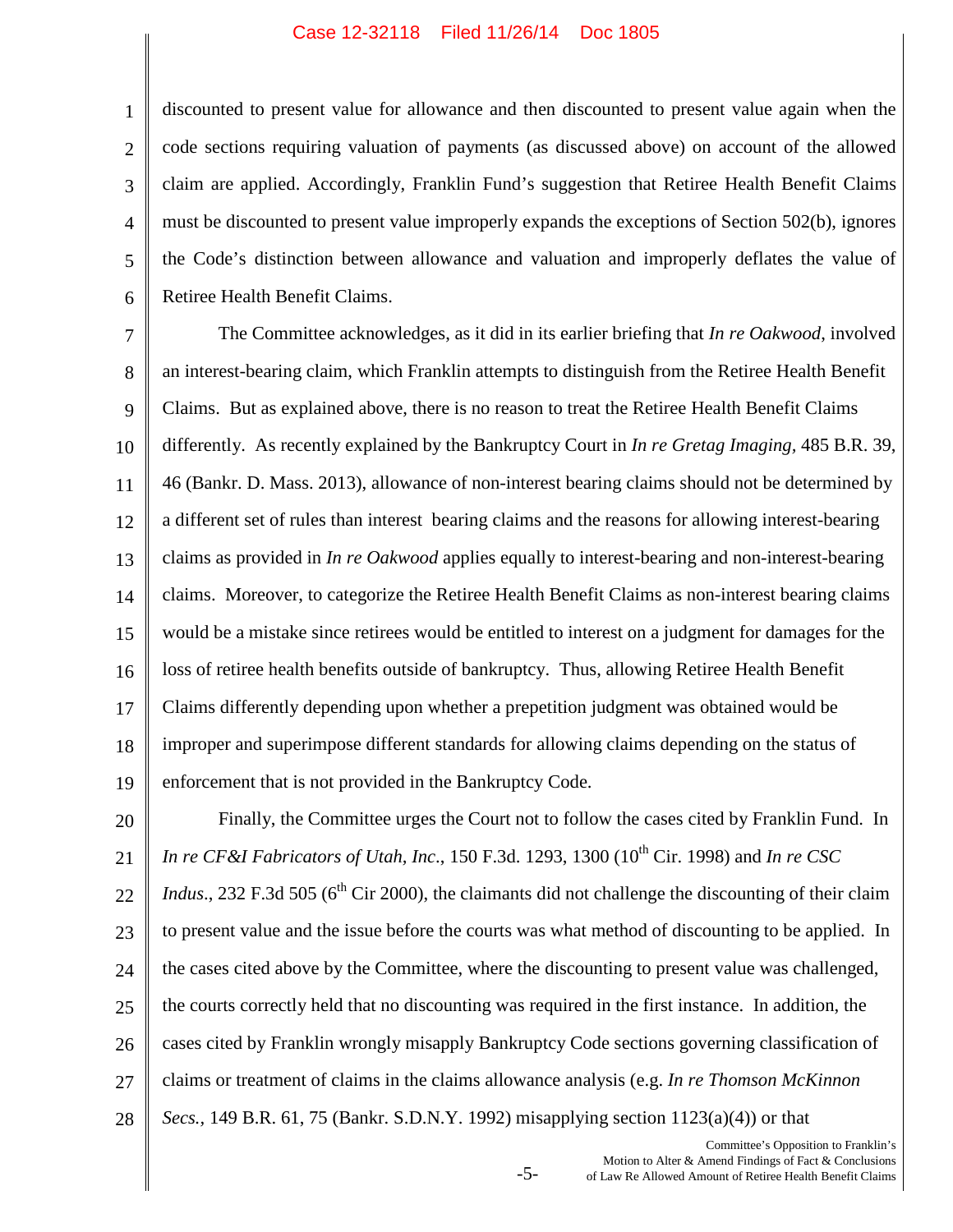1 2 3 4 improperly expand the exceptions of Section 502(b) to swallow the rule (e.g. *Pereira v. Nelson (In re Trace Int'l Holdings, Inc.),* 284 B.R. 32 (Bankr. S.D.N.Y. 2002) which involved rejected employment contracts), or are inconsistent with the requirements of the Bankruptcy Code as explained above.

5 6 7 Accordingly, the Committee submits that the amounts of the Retiree Health Benefit Claims as set forth in the City's Amended List of Creditors and Claims should not be discounted to present value.

8 9

#### **III. If The Court Determines to Apply a Present Valuation, it Should not Be Applied to the Retiree Health Benefit Claims**.

10 11 12 13 14 15 16 17 If the Court were to adopt Franklin's contentions on whether present value should be applied, which it should not do for the reasons stated above, the Court should not adopt Franklin's proposed finding on the allowed amount of the Retiree Health Benefit Claims at \$261.9 million. The City's Amended List of Creditors and Claims Pursuant to 11 U.S.C. §§ 924 and 925 (Retiree Health Benefit Claims) (Dkt. 1150) scheduled the Retiree Health Benefit Claims as undisputed. Pursuant to Bankruptcy Code Sections 501, 502(a), 924 and 925, these Retiree Health Benefit Claims are deemed allowed in the scheduled undisputed amount unless objections to the claims are filed. No objections to those claims have been filed.

18 19 20 21 22 23 24 25 The Committee, the City, and Franklin Fund did stipulate to allow Franklin Fund to argue at the confirmation hearing that the Retiree Health Benefit Claims should be discounted to present value without filing objections to the approximately 1,100 Retiree Health Benefit Claims. See Dkt. No. 1356. However, that stipulation expressly provided that any ruling would not alter the amount of the Retiree Health Benefit Claims and any objection to the allowance of the Retiree Health Benefit Claims, or any modification of the Amended List of Creditors, shall be made on notice to the holders of such claims in accordance with the applicable Federal Rules of Bankruptcy Procedure. *Id*.

26 27 28 The Retiree Health Benefit Claimants voted to accept the Plan with notice of their undisputed claims in the amounts set forth in the City's Amended List of Creditors and the City's promise to pay \$5.1 million on account of allowed Retiree Health Benefit Claims. The \$5.1

-6-